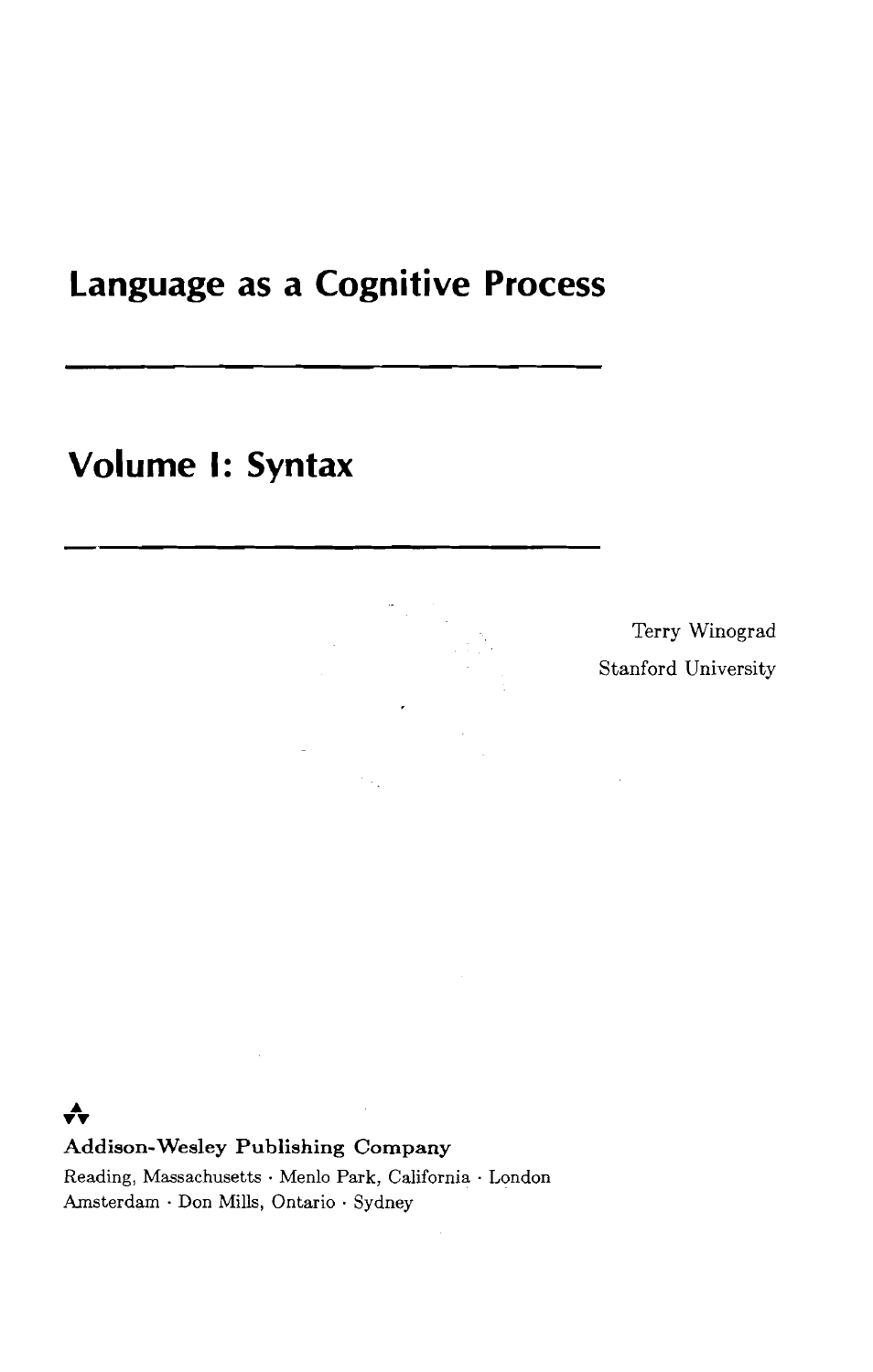## **Chapter 2**

# **Word Patterns and Word Classes**

Syntax is the part of linguistics that deals with how the words of a language are arranged into phrases and sentences and how components (like prefixes and suffixes) are combined to make words. In theory, it would not be necessary for languages to have a systematic syntax. We could imagine, for example, a language that was simply a list of all the things that could be said. The linguist's work would consist of compiling giant dictionaries of all the possible phrases with the meaning of each. In fact, there are *finite languages* for which such a dictionary exists, such **as** those of military and diplomatic code books. Even in ordinary conversation, many of our utterances are copied whole from a stock of phrases and cliches, including social formulas, such *as How do you do?,* and expressions, such as *The more the merrier* and *It takes one to know one.* 

Human language taken as a whole, though, is infinite. We can produce sentences that we have never heard or spoken before, and they can be understood by others for whom they are totally new. At the other extreme from a finite language we could imagine a completely free language in which any sequence of words that had a possible interpretation was in the language. The sentence *Language interesting is* would be just *as* reasonable as *Language* **is** *interesting,*  since it would have a clear interpretation. But no human language is syntaxfree. Our freedom to create novel utterances operates within a framework of *grammar,* which puts strong constraints on the *patterns* that are used in the language.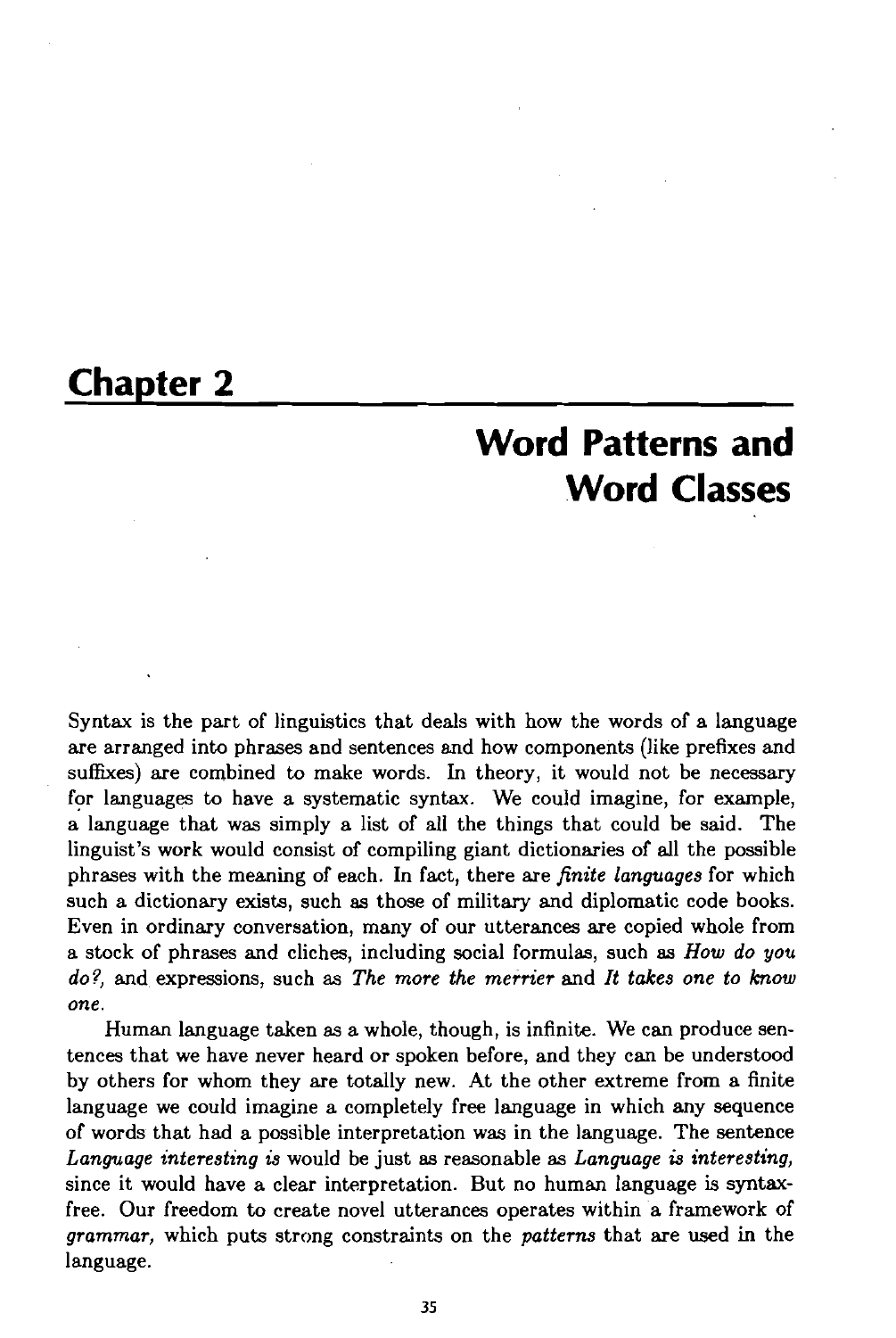Chapters 2 through 6 present a view of the knowledge needed by a language user to interpret and produce syntactic structures, and some mechanisms are given by which the processing can be accomplished. In this chapter, we will look at some simple kinds of linguistic patterns and introduce some of the computational mechanisms that will be used throughout the book. Section 2.1 describes the idea of patterns and pattern matching in an elementary form and introduces the notation for describing objects and procedures. Section 2.2 describes the classification of words and its use in matching. Section 2.3 describes a more complex kind of pattern represented in a transition network, and Section 2.4 gives some procedures for recognizing sentences of a language using such networks.

#### 2.1 Patterns and matching

The notion of pattern at its simplest is that of a physical object whose form is identical to the form of a piece of material to be cut. It can be used to determine the shape of an infinite variety of garments, differing in material, color, and texture. A comparable idea of linguistic patterns can be used to describe the possible forms of a language. Individual sentences such as *Traveling* is a pleasure can be viewed as being 'cut out' on the basis of more general forms that have blanks in place of specific words, such as ' $\Box$  is a  $\Box$ '

Some of the early computer programs that interacted with people in English used these simple patterns. Figure 2-1 lists the entire set of patterns used by SIR (Raphael, 1967). Of course, it was clear that this was an extremely limited part of English, and the importance of the program lay not in its handling of

| $\overline{\phantom{a}}$ is $\overline{\phantom{a}}$ . | Is $ -$ ?                                   |
|--------------------------------------------------------|---------------------------------------------|
| $\Box$ has $\Box$ .                                    | How many $\_\$ does $\_\$ have?             |
| $\sim$ owns $\sim$                                     | How many $\_\$ does $\_\$ own?              |
| Where is $\Box$ ?                                      | What is the $\Box$ of $\Box$ ?              |
| Is $\equiv$ part of $\equiv$ ?                         | How many $\Box$ are parts of $\Box$ ?       |
| Does $\_\text{own}$ own $\_\text{?}$                   | How many $\Box$ are there on $\Box$ ?       |
| $\equiv$ is $\equiv$ part of $\equiv$ .                | $\Box$ has as a part one $\Box$ .           |
| There are $\Box$ on $\Box$ .                           | There is one $\_\$ on $\_\$                 |
| $\Box$ is to the left of $\Box$ .                      | $\equiv$ is just to the left of $\equiv$ .  |
| Is $\Box$ to the left of $\Box$ ?                      | Is $\_\$ just to the left of $\_\$ ?        |
| $\equiv$ is to the right of $\equiv$ .                 | $\equiv$ is just to the right of $\equiv$ . |
| Is $\perp$ to the right of $\perp$ ?                   | Is $\Box$ just to the right of $\Box$ ?     |

Figure 2-1. Patterns recognized by SIR.

| Search for a match in a set of patterns                                                              |       |
|------------------------------------------------------------------------------------------------------|-------|
| <b>Purpose:</b> Test whether a sequence of words matches any pattern                                 |       |
| Inputs: a sequence of words and a set of patterns                                                    | $2 -$ |
| Basic Method: For each pattern in the set:<br>If the pattern matches the sequence of words, succeed. | 2     |
| Conditions:<br>If every element of the set is tested without a match, fail.                          |       |

 $2.1$ 

#### Figure 2-2. Search for a match in a set of patterns.

syntax, but in the reasoning mechanisms it used to answer questions (which will be described in the volume on meaning).

The knowledge of syntax represented in such a program consists of a set of alternative sentence patterns, each specifying a particular sequence of words and places for words. A sequence of words is a sentence of the language if there is some pattern in the set which matches it. The patterns are used independently—a single pattern matches a whole sentence. In later chapters we will see more complex uses of patterns in which a sentence is described in terms of several patterns applying jointly. For the simple mechanisms of this chapter, we will deal only with sentences that can be matched by a single pattern.

#### A pattern matching procedure

As an introduction to the notation used for describing procedures and knowledge structures in this book, we will explain the definition of a simple pattern matcher in detail. The mechanism used here may seem overly complex for the structures being described, since it is being introduced in a very simple case to make clear just what the notations mean and how they are used.

Figure 2-2 describes how a set of patterns like those in Figure 2-1 could be used in a recognition procedure. The procedure goes through the patterns one at a time, stopping as soon as it finds one that fits. The input to the procedure is a word sequence, and successful recognition of the sequence means that it is a sentence of the language characterized by the set of patterns. We have not described here just what a 'word' is, but the definition will be discussed later in the chapter. In a full language understander, the input would be a sequence of sounds or written characters, and some other part of the language analysis process would divide it into words.

The definition is written in DL, a notation developed for this book and explained in Appendix A. Each definition describes a procedure (as this one does), a class of objects (as in the definition of 'pattern' in Figure  $2-3$ ), or a *predicate* used in logical expressions. The numbers to the right of the box are the figure numbers of definitions for classes of objects, procedures, and predicates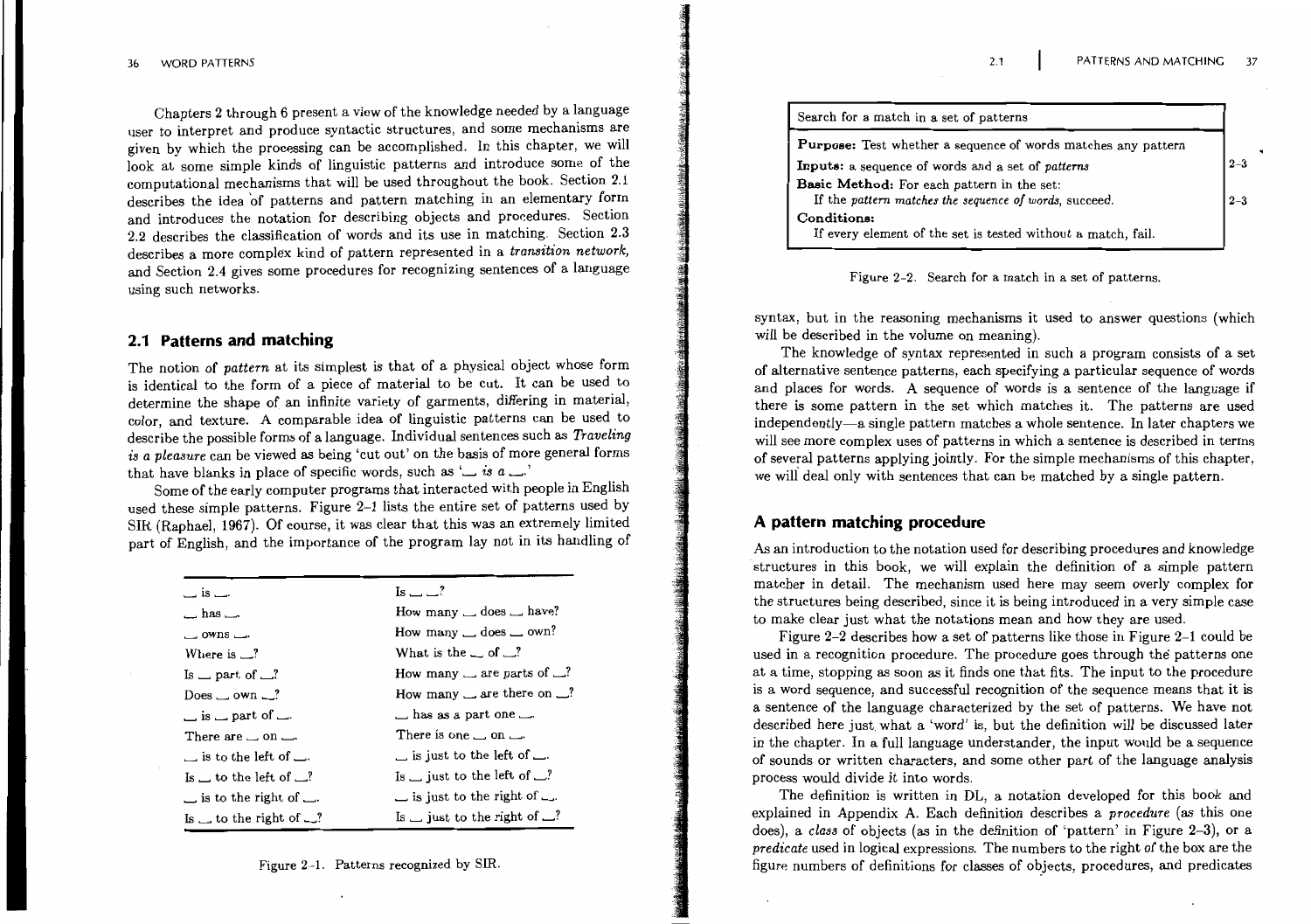that are used in this definition. In each case, the term being cross-referenced appears in italics somewhere in the line next to which the number appears. A cross-reference is given only for the first appearance of a term in a particular figure, and will not be given for terms related to standard entities (such as words, characters, and sequences), which are used throughout the book and defined in Section A.4.

Several features of the definition deserve note:

Undefined objects, steps, and expressions. In describing this basic matching procedure, we have not said just what a pattern is or what it means for a pattern to match a word sequence. Any one of a number of different definitions for pattern could be 'plugged in' and the procedure would work in the same way. A general feature of descriptions in DL (and programming languages in general) is that we can write definitions that make use of objects, predicates, or procedures that are defined independently. If we look at this definition alone, it gives us an outline of what is to be done, but it is not detailed enough to actually carry it out.

The ultimate goal in designing a procedure is to make it complete and precise enough to be carried out by an *interpreter*, either a person or a program, which has the basic ability to carry out a collection of primitive steps. Appendix A describes the primitives of the DL interpreter. They include primitive objects such as sets and characters, primitive procedures such as stepping through a sequence, and primitive predicates such as equality. A procedure definition is a fully defined algorithm if each step, object, or expression is either a primitive of the language or refers to a definition that in turn is fully defined. We will discuss later what it takes for an object or predicate to be fully defined. Careful readers will note that this description of what it means for a procedure to be fully defined does not deal with *recursive definitions*—those that include a step making use of the definition in which it appears. For the moment, no such problems arise. See Section A.3 for a more comprehensive discussion.

Unspecified order. In saying 'For each pattern in the set...' we have not specified in what order to take them. For our purposes in this definition it does not make any difference, as long as they are taken one by one until a match succeeds or they have all been tried. One of the features of DL is that we can avoid being specific about ordering when it is irrelevant. A definition that includes a series of steps with an unspecified order is considered a fully defined algorithm, since any interpreter that actually carried out these instructions could choose some order arbitrarily. Of course, there are times when we want to be more specific. For example, the pattern set might contain two patterns that could apply to the same sequence of words, such as 'X  $\Box$ ' and ' $\Box$  Y', which both apply to 'X Y'. The procedure as we have described it would find one or the other but does not determine which. If the procedure used an ordered sequence of patterns instead of a set, we could determine which one would be found by the order in which they appeared.



 $2.1$ 

Figure 2-3. Pattern.

Success and failure. The description of what to do for each pattern indicates that if it matches, the search will succeed. Once a successful pattern is found, no more are tried, even though the instruction says 'For each pattern...' Similarly, at the end, if nothing has been found the procedure fails. A procedure can include any number of steps that call for it to 'Succeed' or 'Fail.' Whenever such a step is reached in following the procedure, it has two consequences-the immediate stopping of the procedure and the determination of its outcome as success or failure.

Results. In many procedure descriptions, we want to describe some results that are produced. In Figure 2-2 we have not—the only result is that the search procedure succeeds or fails. It is an example of a program for *recognition* rather than for parsing or understanding. In most real applications, we are not interested in simply recognizing the fact that a sequence of words is a sentence of a language. We want to determine its structure and use it in some other procedure, such as question answering. A parsing procedure has as its result a structure describing the organization of the sequence of words as a sentence, while an understanding procedure produces an interpretation based on some notion of meaning. In most of this volume, we will be dealing with parsingproducing structures that are not interpreted for meaning, but which show the internal organization of the sentence. However, it is often useful to explain parsing procedures by first explaining the corresponding recognition procedures and then adding the additional detail needed to produce a structure.

## A formal definition of patterns

Figure 2-3 gives a formal definition of patterns that begins to fill in some of the detail missing from Figure 2-2. It is still quite general, describing what is common to all patterns and indicating two specific kinds—simple patterns, in which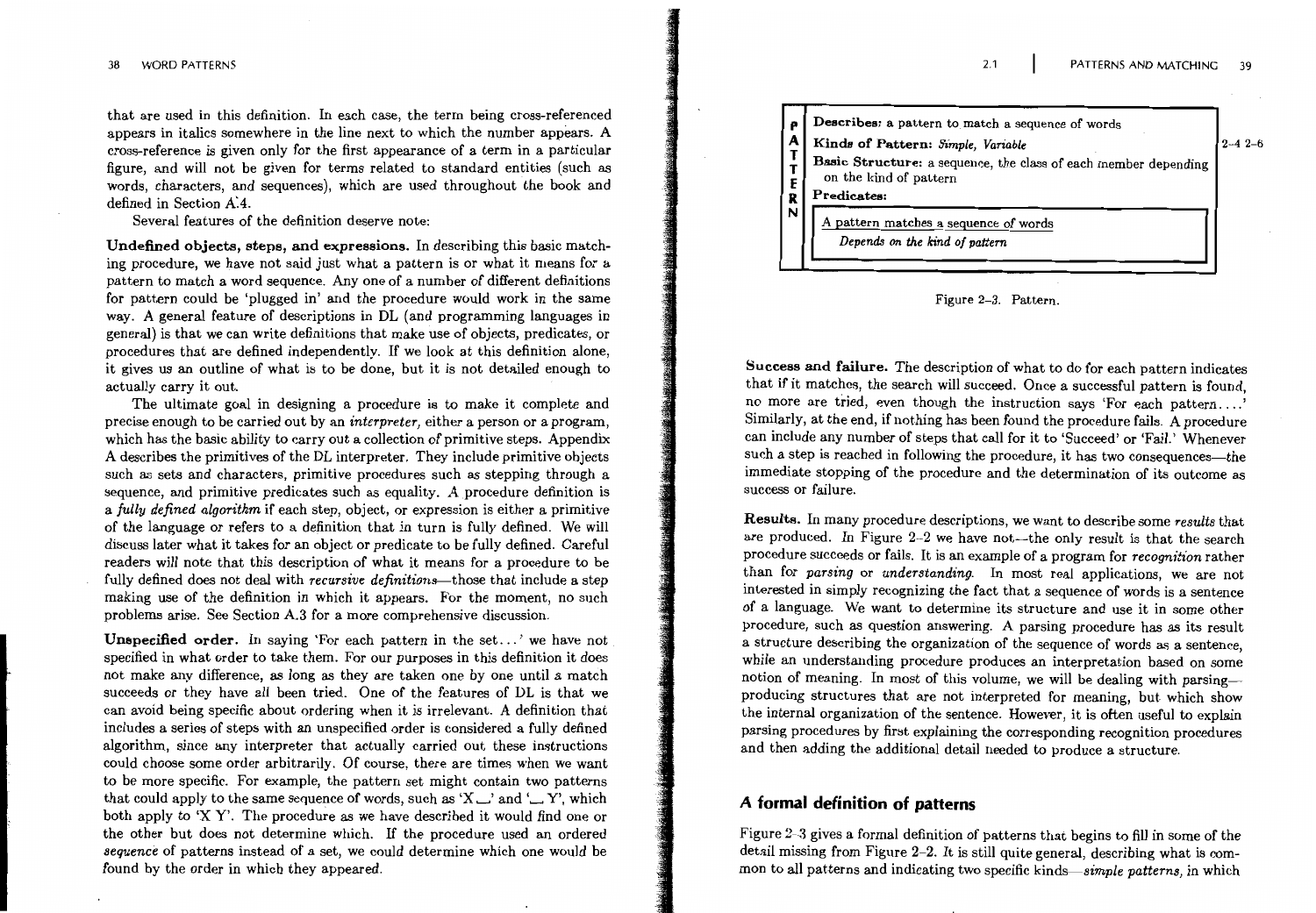the elements are matched independently, and variable patterns, in which variables are used to keep track of what was matched for each element (explained below).

This definition illustrates three additional features of the notation:

Classes and kinds. The definition describes objects of the class 'Pattern.' Class definitions are indicated by a label running down the left side. Figure 2-3 indicates that there are two specific kinds (or *subclasses*) of patterns, each having its own definition (as indicated by the cross-reference numbers on the right). Those properties common to all kinds of patterns are included in this definition, while those specific to one kind appear in its definition.

**Basic structure.** Each pattern is in turn made up of a sequence of pattern elements. Not every kind of object has such a simple structure. For example, in Chapter 3 we will define a 'phrase structure node' as having 'roles' consisting of a 'label,' a 'parent,' and a set of 'children.' In the case of simple structures like the one defined in Figure 2-3, it is sufficient to indicate that it is a set or sequence and to say what class the elements belong to.

**Predicates.** A definition of a predicate such as 'A pattern matches a word sequence' is different from a procedure definition in that it describes the logical conditions for something to be true rather than a procedure to be carried out. There are primitive predicates in the language, such as equality of two objects and membership of an object in a set. These can be combined using logical operators such as 'not,' 'and,' and 'or.' It is also possible to define a predicate by giving the definition of a procedure that tests whether it is true or not, as is done in Figure 2-4. A predicate is fully defined if: it is primitive; or there is a fully defined algorithm for testing it; or it is defined as a combination of logical operators and fully defined predicates. Predicate definitions are indicated by underlining the phrase for the predicate. In Figure 2-4 we do not actually give the definition, leaving it to be defined for each kind of pattern. However, it is included here inside the definition of pattern to indicate that for every kind of pattern such a predicate must be provided.

Figure 2-4 gives yet more detail, providing a procedure by which we can test whether a pattern matches a sequence of words. This procedure is the obvious one of running through the pattern and sequence in parallel (a primitive procedure of the DL interpreter), checking to see if the elements match. However, the question of what it means for an element to match is once again left open to allow for different kinds of elements in patterns. Other things to note are:

Class hierarchy. A simple pattern is a kind of pattern, and in turn there are three kinds of simple patterns. We can describe a hierarchy of this sort to any depth. Anything appearing in a definition applies to all of the subclasses to any depth. A literal simple pattern is a kind of simple pattern and is therefore also a kind of pattern. Everything appearing in the definition of pattern (Figure  $2-3$ ) applies to it as well.

|                         | Describes: a pattern that matches a sequence of words with each<br>element independent of the others                                                                                                                                                                                                                                                       |              |
|-------------------------|------------------------------------------------------------------------------------------------------------------------------------------------------------------------------------------------------------------------------------------------------------------------------------------------------------------------------------------------------------|--------------|
|                         | A Kind of: Pattern                                                                                                                                                                                                                                                                                                                                         | $2 - 3$      |
| S<br>M<br>P<br>L        | Kinds of Simple Pattern: Literal, Open, Lexical<br>Basic Structure: a sequence, the class of each member depending<br>on the kind of pattern<br>Procedures:                                                                                                                                                                                                | $2 - 52 - 9$ |
| E                       | Test whether a pattern matches a sequence of words                                                                                                                                                                                                                                                                                                         |              |
| P<br>Α<br>エエミ<br>R<br>N | Inputs: a pattern and a sequence of words<br>Basic Method: Step through the pattern and the sequence of<br>words in parallel doing:<br><b>If</b> the element of the pattern matches the word, then go on. Other-<br>wise fail.<br>Conditions:<br>If either sequence runs out before the other, fail.<br>If both sequences run out simultaneously, succeed. |              |
|                         | Predicates:                                                                                                                                                                                                                                                                                                                                                |              |
|                         | An element of a pattern matches a word<br>Depends on the kind of pattern                                                                                                                                                                                                                                                                                   |              |
|                         |                                                                                                                                                                                                                                                                                                                                                            |              |

 $2.1$ 

#### Figure 2-4. Simple pattern.

Nested definitions. The box containing the definition of simple pattern has within it a box defining the procedure 'Test whether a pattern matches a sequence of words.' This could have appeared in a separate figure, since it is a full definition. However, by including it inside the definition of this kind of pattern, we indicate that it constitutes a basic part of our understanding of what a simple pattern is. Without some notion of what it means to match a pattern, its definition as a sequence of elements would be uninteresting. In carrying out the procedure defined in Figure 2-2, the interpreter needs to use the appropriate definition of matching for the particular kind of pattern. In general, we will include definitions inside other definitions to indicate this kind of relevance. The character '§' is used in place of a cross-reference number when the definition being referred to appears in the same figure.

Procedures for testing predicates. The procedure defined within Figure 2-4 is the means of testing whether a pattern matches. It corresponds to the predicate that was mentioned in Figure 2-3. If the procedure succeeds for a given pattern and sequence, then it is true that the pattern matches the sequence. If it fails, the corresponding expression is false.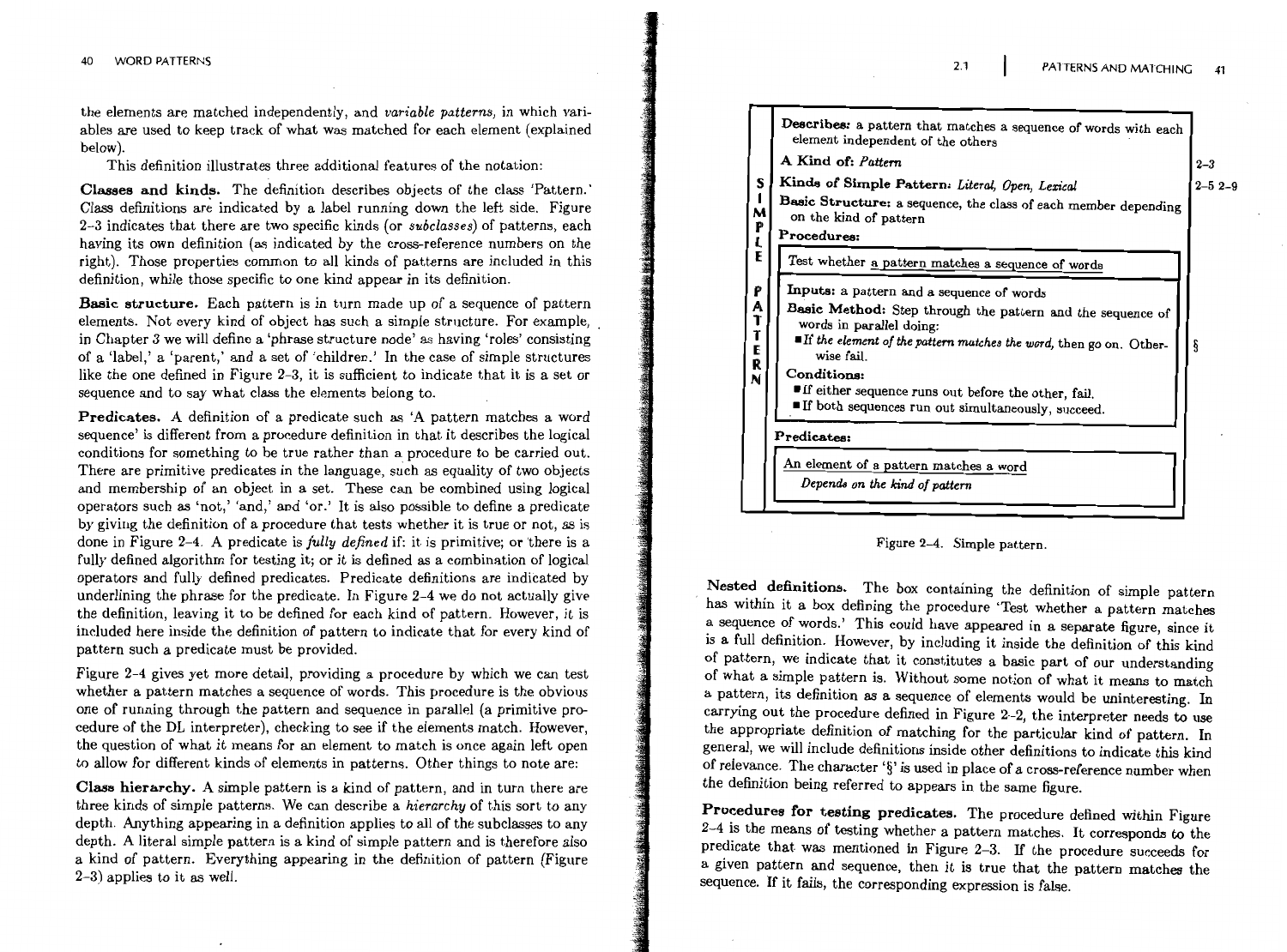| <b>Describes:</b> a pattern with every element specified<br>A Kind of: Simple pattern<br>TР<br><b>Basic Structure:</b> a sequence of words<br>E A<br>RT<br>Predicates:<br>AΤ<br>An element of a pattern matches a word<br>LΕ<br>R<br>if it is equal to the word.<br>N |                                                                                                                                                                                                                                                                                                                                                   |         |  |
|-----------------------------------------------------------------------------------------------------------------------------------------------------------------------------------------------------------------------------------------------------------------------|---------------------------------------------------------------------------------------------------------------------------------------------------------------------------------------------------------------------------------------------------------------------------------------------------------------------------------------------------|---------|--|
| O<br>Ρ<br>E<br>N<br>Р<br>$\frac{\mathsf{A}}{\mathsf{I}}$                                                                                                                                                                                                              | <b>Describes:</b> A pattern including a 'wildcard' that matches anything<br>A Kind of: Simple pattern<br><b>Basic Structure:</b> a sequence, each member of which is either a<br>word or the character $\sum$<br>The choice of $\sum$ is arbitrary. All that matters is that there be a<br>recognizable symbol that is allowed to match any word. | $2 - 4$ |  |
| T<br>E<br>R<br>N                                                                                                                                                                                                                                                      | Predicates:<br>An element of a pattern matches a word<br>if it is equal to the word or is the character $\sum$ .                                                                                                                                                                                                                                  |         |  |



**Conditions.** The procedure for matching a pattern includes conditions indicating what is to happen when the sequences run out. One feature of DL that is different from many programming languages is the ability to separate out special conditions like these from the description of the basic method. Whenever a condition is true of the current state of things, whatever it says to do is done, which may involve the success or failure of the procedure as a whole. The details of what can be included in such conditions are given in Section **A.4.** 

Figure 2-5 defines two kinds of patterns, a literal pattern (a sequence to be matched exactly) and an open pattern of the kind shown for SIR in Figure **2-1.**  It fills in more details that were left open by the definition of simple patterns in Figure **2-4,** specifying what the pattern elements are and what it means for an element to match a word. Comments appearing in italics are not part of the formal definition but are included as explanation. With this definition, we have a fully defined algorithm for searching for a match in a set of literal or open patterns, since all of the objects, steps, and expressions for which we have not given definitions are primitive. Note that the predicate 'An element of' a pattern matches a word' is defined not by giving a test procedure, but by a logical expression built up out of primitive tests for equality and the logical  $\cdot$ or.'

| V<br>A                                           | Describes: a pattern whose elements are words and variables<br>A Kind of: Pattern<br>Basic Structure: a sequence, each member of which is either a<br>word or an integer<br>Integers indicate the variables. If the same integer appears more than<br>once, it must match the same word in all occurrences.<br>Procedures:                                                                                                                                                                                                                                                                                                                                                                                                                                                                                                                                                                | $2 - 3$ |
|--------------------------------------------------|-------------------------------------------------------------------------------------------------------------------------------------------------------------------------------------------------------------------------------------------------------------------------------------------------------------------------------------------------------------------------------------------------------------------------------------------------------------------------------------------------------------------------------------------------------------------------------------------------------------------------------------------------------------------------------------------------------------------------------------------------------------------------------------------------------------------------------------------------------------------------------------------|---------|
| R                                                | Match a variable pattern against a sequence of words                                                                                                                                                                                                                                                                                                                                                                                                                                                                                                                                                                                                                                                                                                                                                                                                                                      |         |
| A<br>B<br>L<br>E<br>P<br>A T<br>T<br>E<br>R<br>N | <b>Purpose:</b> Produce a table associating variables with words in<br>the sequence<br><b>Inputs:</b> a pattern and a sequence of words<br>Working Structures:<br><b>Bindings:</b> a table whose keys are integers and whose entries<br>are words; initially empty<br><b>Results:</b> The table of bindings when the match is done<br>Basic Method: Step through the pattern and the sequence of<br>words in parallel doing:<br>If the pattern element is:<br>a word, then:<br>If it is the same as the corresponding word in the se-<br>quence go on. Otherwise the match fails.<br>an integer, then:<br>If there is an entry for that integer in the bindings, then:<br>If the word in the sequence is equal to the entry, go<br>on. Otherwise the match fails.<br>If there is no entry, add the word as an entry in the<br>table with the integer as the key and go on.<br>Conditions: |         |
|                                                  | If either sequence runs out before the other, the match fails.<br>If both sequences run out simultaneously then return the<br>bindings.                                                                                                                                                                                                                                                                                                                                                                                                                                                                                                                                                                                                                                                                                                                                                   |         |

Figure 2-6. Variable pattern

#### **Patterns with variables**

The matching procedure of Figure  $2-2$  applied to simple patterns as defined in Figure 2-4 would not be very useful for a real language analyzer. Once it has finished its work, all we know is whether it succeeded or failed. There is no trace left of what words were matched against the pattern elements, or even of which pattern the whole sequence matched.

In order to perform a task like question answering, the input analyzer must not only see that the input is a real sentence, but it must also gather information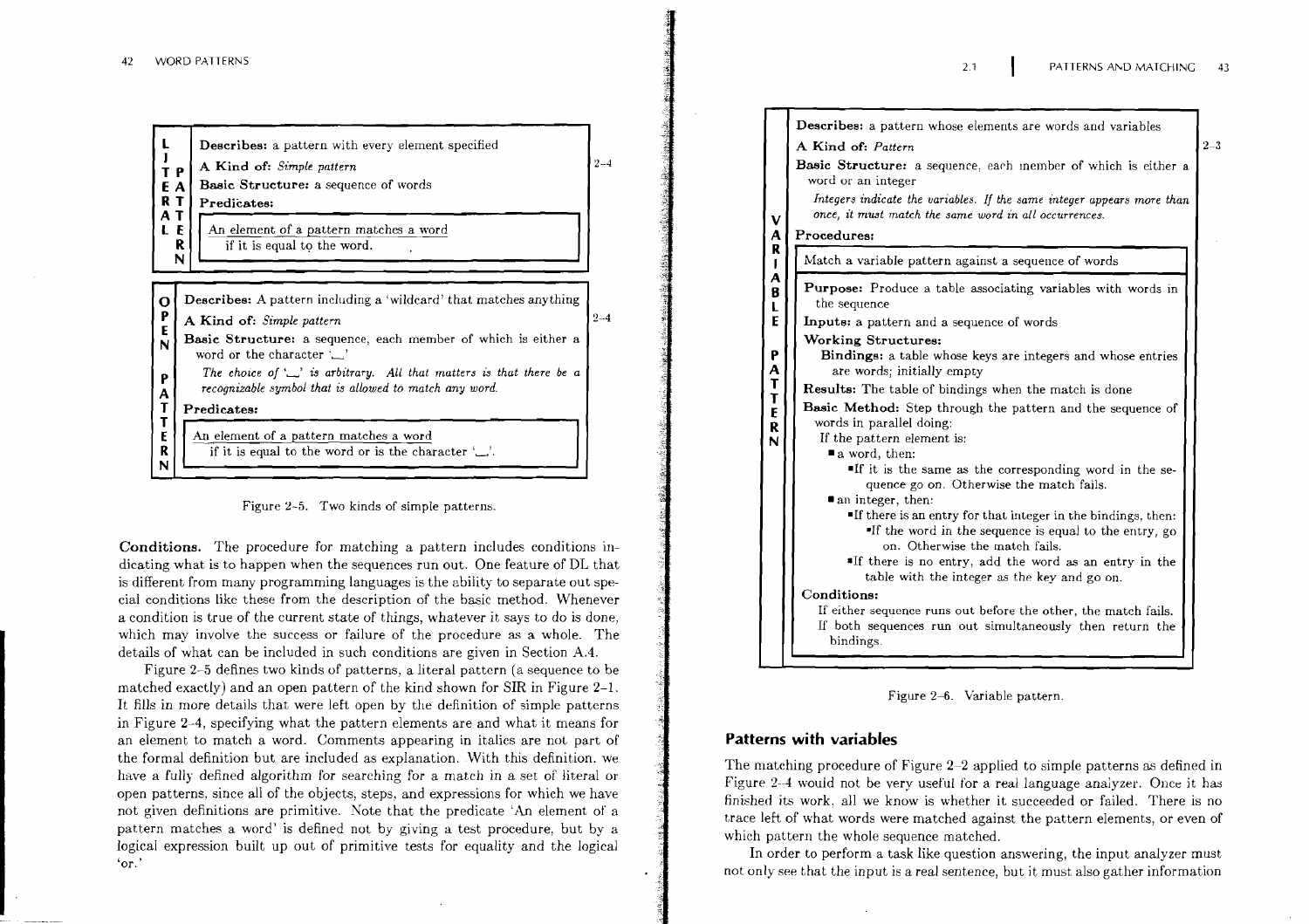| Pattern          |      | Word Bindings                | Word   | Bindings               |
|------------------|------|------------------------------|--------|------------------------|
|                  | row  | $1 = row$                    | please | $1 =$ please           |
| $\mathbf 2$      | row  | $1 = row, 2 = row$           | turn   | $1 = please, 2 = turn$ |
| $\boldsymbol{2}$ | row  | $1 = row, 2 = row$           | in     | FAIL                   |
| your             | vour | $1 = row, 2 = row$           | your   |                        |
| 3                | boat | $1 = row, 2 = row, 3 = boat$ | exam   |                        |

#### Figure 2-7. Matching a pattern with variables.

on what was in it. The simplest mechanism for gathering information is to let the blanks be associated with variables, and to keep a pairing of these variables with the words that they matched. SIR in fact used variables of this kind.

Figure 2-6 defines a pattern with variables and its use in a more complex matching procedure. To distinguish variables from English words in patterns, we use integers. Figure 2-7 illustrates the sequence of steps in matching the pattern '1 2 2 your 3' against the sequences row row row your boat and please turn in your exam.

The definition of Figure 2-6 introduces a number of other features of DL:

**Results.** The table produced in the process of matching is returned as a result of the procedure. A procedure can have any number of results, which can be any kinds of objects. Part of the definition is a statement of what kind of things the results will be. If the procedure fails, no results are returned. A step calling for a 'Return' causes an immediate stopping of the procedure, just like a 'Succeed' or 'Fail.'

Working structures. During the process of matching, the procedure makes use of a table (one of the primitive objects of DL) to keep track of what word has matched what variable. This is an example of a working structure. In this case, it is returned as a result, but a procedure can define and make use of any number of additional structures that are not returned.

Complex conditionals. The nesting of 'If...then...' statements illustrates how one logical expression can be used as part of another. The alignment of the lines in an outline form, along with the little boxes, is DL's way of indicating just how they are structured. Appendix A gives more details both on logical expressions and on the use of outline form.

| Generate a sentence from a pattern and bindings                                                       |         |
|-------------------------------------------------------------------------------------------------------|---------|
| Purpose: Produce a sentence using the result of a match to fill in the<br>blanks of an output pattern |         |
| Inputs: a variable pattern and a table whose keys are integers and entries<br>are words               | $2 - 6$ |
| Working Structures:                                                                                   |         |
| Response: a sequence of words, initially empty                                                        |         |
| Results: the completed response                                                                       |         |
| Basic Method:                                                                                         |         |
| Step through elements of the pattern, doing:                                                          |         |
| If the pattern element is:                                                                            |         |
| a word, then add it to the end of the response.                                                       |         |
| "an integer, then:                                                                                    |         |
| If there is an entry for it in the table, add the entry to the                                        |         |
| end of the response. Otherwise fail.                                                                  |         |
| Return the response.                                                                                  |         |

 $2.1$ 



### **Patterns and generation**

In addition to the procedure for recognizing sentences, we can also use patterns and bindings to generate sentences. An early computer program called ELIZA carried on a dialog in which the program simulated a nondirective psychiatrist talking to a patient. To produce the dialog, the program repeatedly read an input sequence, matched it, and then generated and printed a reply using pairs of patterns such as:

> My 1 is  $2 \rightarrow$  How long has your 1 been 2? 1 thinks I am  $2 \rightarrow$  Do you think you are 2?

If the person typed  $My$  luck is down, the program would respond  $How$  long has your luck been down? Given Everyone thinks I am crazy, it would reply Do you think you are crazy? The program produced quite convincing dialogs using this simple mechanism, as illustrated by the following dialog (from Weizenbaum, 1966). The computer's responses are in italics:

> Men are all alike. In what way? They're always bugging me about something or other. Can you think of a specific example? Well, my boyfriend made me come here. Your boyfriend made you come here? He says I'm depressed much of the time. I am sorry to hear you are depressed.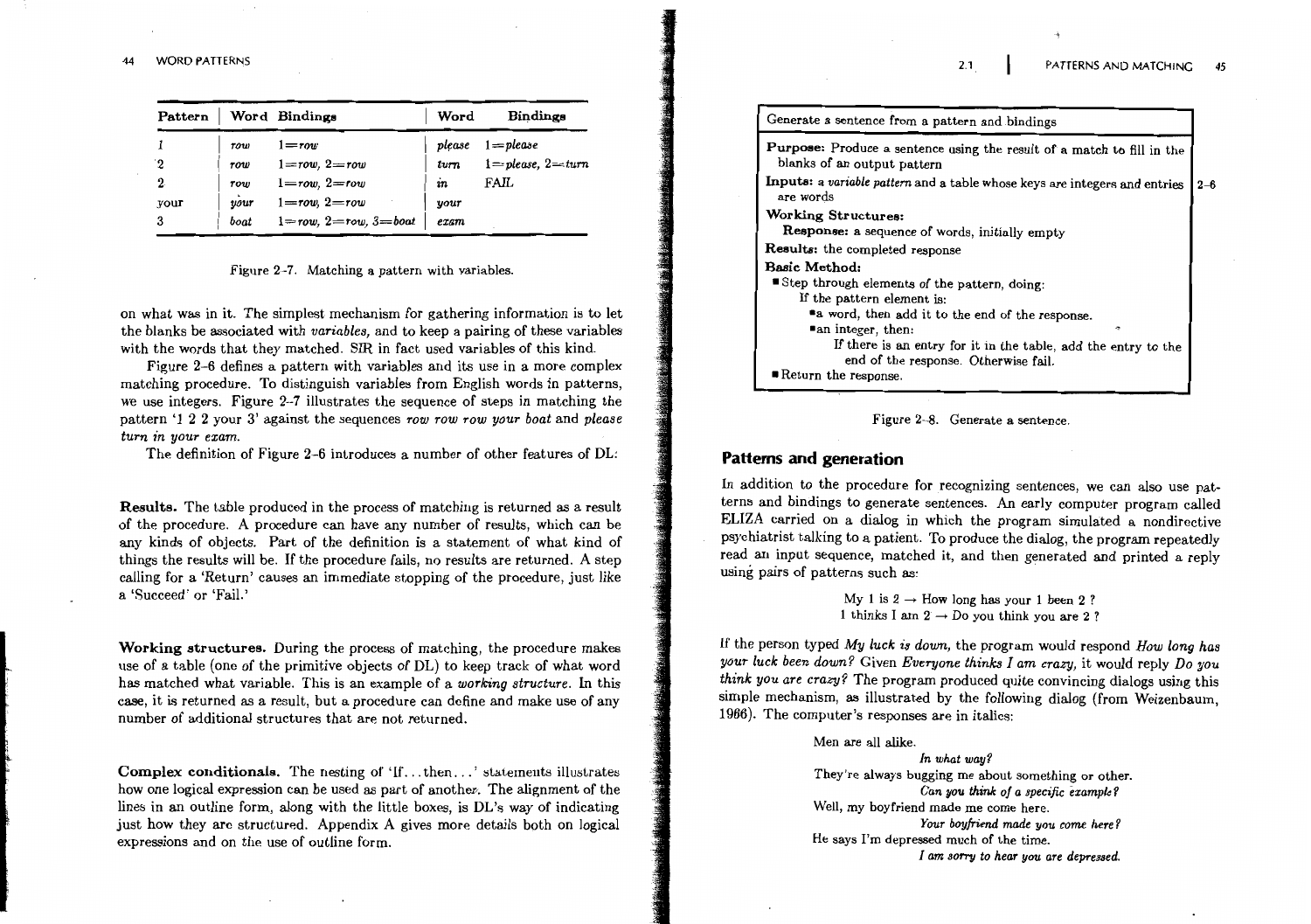Of course, ELIZA also produced blunders, since it had no analysis of meaning beyond the recognition of simple patterns, and for many inputs it had no matching patterns and responded with phrases like Tell me more and Please go on. We could obtain a simplified version of the program by changing our overall search procedure (Figure  $2-2$ ) to use a set of pairs, each consisting of a recognition pattern and a generation pattern. Responses would be generated using the procedure of Figure 2-8 on the preceding page. In the actual ELIZA program, variables could be matched against sequences of words, rather than just against single words. This further complexity is given as an exercise.

### 2.2 Word classes

The first thing to do in building a better pattern recognizer is to make it more selective. The pattern  $I \_$  to  $\_$  matches many real sentences such as I want to go, but it also matches I elephant to the, which is not a sentence. A person's knowledge of a language includes a more precise notion of what words can fill in the blanks.

Much of what is taught in elementary school grammar is the identification of lexical categories, often called word classes or parts of speech. Students learn to assign words to categories like noun, verb, and adjective, based on their intuitions about language structure. With these classes the sentences Fat giraffes munch leaves and Brainy rabbits nibble carrots can both be described by the single pattern 'ADJECTIVE NOUN VERB NOUN.'

| Ē<br>$\pmb{\chi}$ | Describes: a pattern whose elements specify lexical categories, as<br>well as specific words to match                               |          |
|-------------------|-------------------------------------------------------------------------------------------------------------------------------------|----------|
|                   | A Kind of: Simple pattern                                                                                                           | $2 - 4$  |
| $\mathbf c$<br>Ā  | Background: a dictionary                                                                                                            | $2 - 10$ |
| ₽                 | Basic Structure: a sequence, each member of which is either a<br>word, a lexical category, or the character $\omega$<br>Predicates: |          |
| A                 |                                                                                                                                     |          |
| ד<br>ד            | An element of a pattern matches a word If the element is:<br>$\blacksquare$ the character ' $\Box$ ', or                            |          |
| E<br>R            | $\blacksquare$ the word, or<br>• a lexical category to which the word belongs.                                                      | $2 - 10$ |
| N                 |                                                                                                                                     |          |

Figure 2 9. Lexical pattern.

Figure 2-9 defines a lexical pattern as one whose elements can specify lexical categories, and gives a definition of matching that assumes the language user has a simple *dictionary* (defined in Figure 2-10) listing the classes to which each word belongs. This is indicated as part of the 'background' rather than as an input to the matching procedure, since structures like dictionaries and grammars tend to serve as a fairly permanent common body of knowledge used by many procedures. This is not a firm distinction—the choice of whether to consider something as an input or a background depends on how we are thinking of the structure of the overall system of definitions.

#### The dictionary

By putting the definition of lexical category inside a definition of dictionary, we indicate that it makes sense for a word to be in a category only with respect to some dictionary—different dictionaries may have different sets of categories that do not correspond to each other in a simple way. A number of problems are ignored in this simplified notion of a dictionary. For example, we do not deal with the relationships between words like gopher and gophers or go and going. However, for many computer applications a dictionary not much more complex than this one is sufficient.

One extension to this simple dictionary would be to use word endings to identify the class to which a word belongs. For example, a word ending with -ly is likely to be an adverb, while one ending with  $\frac{1}{2}$  is probably going to be

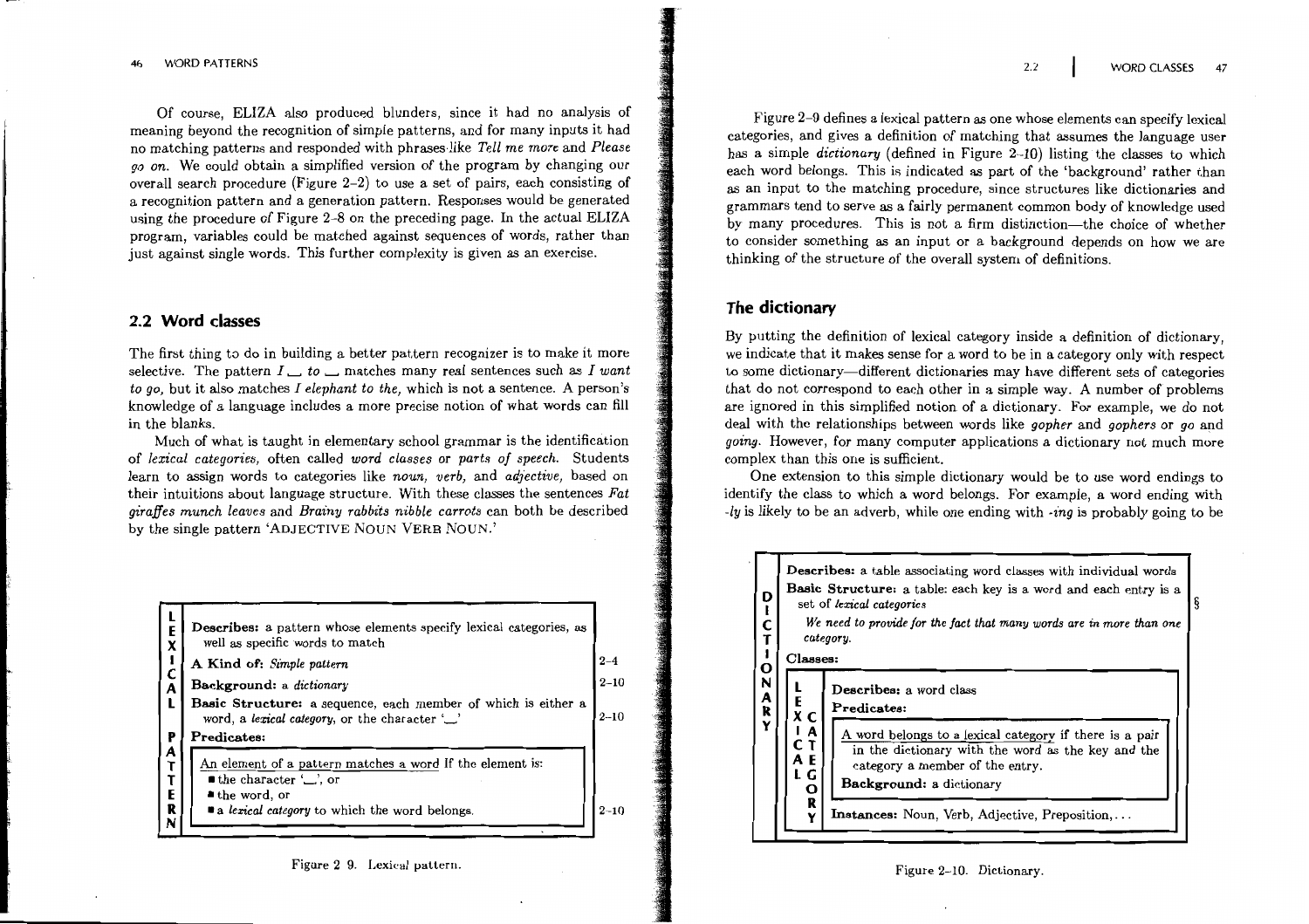a verb. If there is an analysis program that can use knowledge about standard suffixes, then the dictionary does not need to contain thinking in addition to the verb think.

Some programs reduce the dictionary even further, including in it only the stems of a few hundred very common words. They derive the rest of the categories by guessing, with a high degree of accuracy. Since these programs do not expect to find a stem for every word, they make mistakes with words like anomaly and thing, whose endings belie their real class. The practicality of such an approach depends on whether occasional mislabeling of a word prevents the rest of the system from handling a sentence. If a system can make flexible use of multiple knowledge sources, it is even possible to guess the class of an unknown word on the basis of analyzing the rest of the sentence. Human language users gain much of their vocabulary this way, as illustrated by our ability to understand (in some sense) sentences like Twas brillig and the slithy  $tove...$ 

In most of our discussion of syntax, we will assume that there is a procedure that operates on the initial input (a typed sequence of characters), using some kind of simple dictionary and pre-processor to determine a sequence of words and assign each word to a set of word classes. However, before going on we will describe some of the problems presented by the facts of natural language.

## What is a word?

The first impression of a literate language user is that the notion of word is basic and simple. A word is whatever appears between blanks and punctuation marks on a page. Even in spoken language, it seems quite reasonable to attempt to say something 'one word at a time.' As with many features of language, though, a simple definition works for a great majority of the items in the language but also leaves many unsolved problems.

Structural linguists emphasized the need to provide clear formal definitions of the components of linguistic utterances, and in doing this found the need to talk about a unit called a *morpheme*, which corresponded in some but not all ways to our common sense notion of a word. The morpheme is defined to be the basic unit of meaning, and several morphemes can be combined in a single word. New problems come up in trying to formalize the idea of 'unit of meaning,' but to a large extent we can get agreement on the presence of morphemes. The word computerization is made up of compute, -er, -ize, and -ation. In German, the phrase life insurance company employee is expressed as the single multi-morpheme word Lebensversicherungsgesellschaftsangestellter. Some languages (called *agglutinating languages*) build up complex words to convey some of the same information that we express with syntactic structures in English. In Turkish, for example, much of the verb and preposition structure is 'glued together.' Kullanilamiyacak means it will not be able to be used, and cocuklarinizdan means from your children.

In view of phenomena like these, it is clear that our notion of what constitutes a single word cannot depend on our intuitions about how much separate meaning each word should convey. It is also not reliable to depend on the way things are spelled or pronounced. Even in English, which compared to many languages has a clear separation of words, there are examples that cause problems for analysis. The phrases can not, cannot, and can't share a common meaning. Can not is clearly two words, but the others are less certain. The term contraction is used for a class of problematic structures such as we've. wouldn't, and she'll, which behave very much like single words although they are derived from pairs of words.

The native speaker's intuition of what constitutes a word seems to be most closely captured by some scale that combines *external mobility* with *internal stability*. If a combination of morphemes can be shifted together to different places in a sentence, it is more wordlike than one with a fixed position. If it is possible to insert an item between two morphemes, they are not parts of a single word. Haven't is more wordlike than have not, since we can say things like have usually not. but not have usually  $n't$ .

Within the paradigm of structural linguistics, many scholarly papers dealt with these problems and pointed out the failings of all the simple criteria that had been proposed for separating words. This was one of the dissatisfactions that led to moving away from the structural paradigm. In this book, we give rather little attention to the problems of *morphology*, as the study of morphemes is called. This does not imply that these problems are irrelevant to theories of how people understand and produce language. It is rather an indication that little exploration has been done of how the computational paradigm can add new insights to the large body of knowledge accumulated by the structuralists.

### The classification of words

Anyone with a traditional grammar education from high school comes to linguistics with a seriously limited view of word classes. The impression conveyed in most English courses is that there is a well-defined set of parts of speech and that every English word can be straightforwardly assigned to one or more of them. This is true in an artificial language (for example, a computer language), where we can invent arbitrary categories, but in natural languages the grouping of words into classes is highly dependent on the purposes of classification.

Common sense ways of classifying words operate along several dimensions that are partially independent. One set of classes is based on meaning, as in the traditional definition, 'a noun names a person, place, thing, or concept.' A second set of criteria is based on the kinds of endings words will take. We can expect, for example, that any word that will accept  $-i n q$  as a suffix is a verb. Another method of classification is based on the set of patterns in which a word can appear. A word that will fit into It was a very  $\Box$  year is an adjective.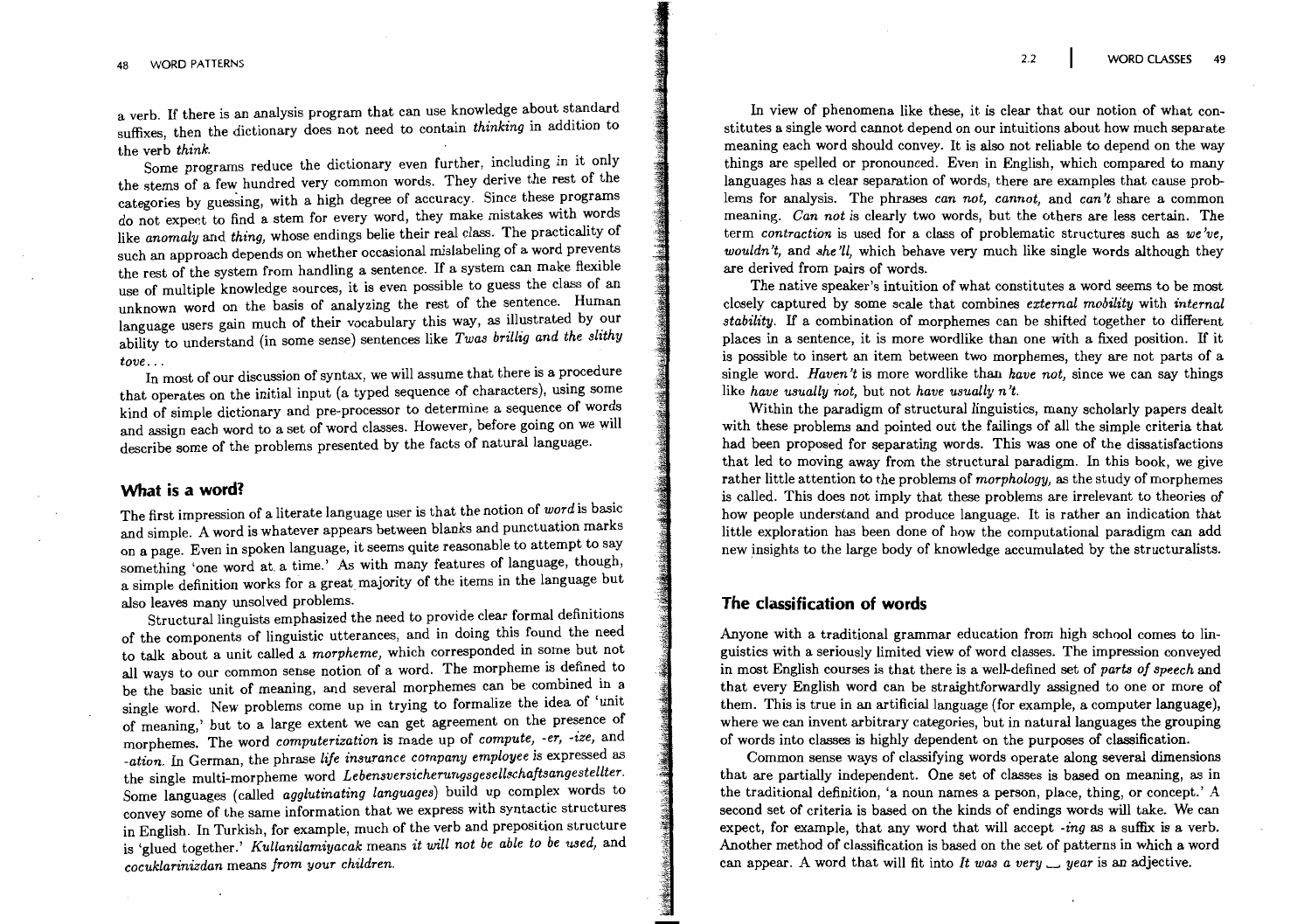| Category  | Frame                     |
|-----------|---------------------------|
| Noun      | $I$ saw $a \perp$ .       |
| Verb      | The sun will $\ldots$     |
| Article   | $\Box$ sun will explode.  |
| Auxiliary | The sun $\equiv$ explode. |
|           |                           |

#### Figure 2-11. Distributional frames.

The problem is that these dimensions do not necessarily go together. In any classification system, it is critical to separate distinctions being made on the basis of function from those being made on the basis of form. For example, how should we classify the word laughing? Laugh is a verb, which fits into frames such as They will \_. Laughing is its progressive form which fits into verb frames such as They had been ... However, laughing also fits into the frame I saw  $a \_\_\_cow$ , which is associated with adjectives like purple, and the frame The \_ lasted for days and days, which fits nouns like merriment.

Looking at the form of laughing and the way it is derived, we should classify it as a verb. Looking at the way it functions in sentences, we would sometimes call it a verb, sometimes a noun, and sometimes an adjective. A word like flash is both a verb and a noun and represents the same event in both cases. Many classes (particularly in languages like English, with weak inflectional systems) do not take suffixes and prefixes that can be systematically used to classify them. Informally, we can say that the same word is used in different classes, depending on its specific form and context. We run into problems when we try to characterize this formally in a way that could be used to provide detailed rules for syntax.

Categories based on distribution. Structural linguists felt that the best criteria for classifying linguistic entities (including words) were distributional tests, since these could be objectively applied to samples of a language. Figure 2-11 illustrates a distributional definition for noun, verb, article, and auxiliary, based on finding distinct frames in which they can appear.

There are many problems with the simple idea of distribution. In a real language sample, we are very unlikely to see the word string  $I$  saw a recognition or Colorless green ideas sleep furiously. Does this mean that the words are of the wrong classes, or simply that they do not have appropriate meanings? In fact, as we try to make more precise distinctions, we find that very few words have really identical distribution patterns (see the exercises). It is possible to come up with distributional criteria if we are dealing with a computer program that accepts a carefully limited subset of English, but if we attempt to apply the technique to the language as a whole, we bog down in the details.

Categories based on meaning. It is possible instead to adopt a categorization based on meaning. This approach has been proposed primarily for use in computer systems that do not try to analyze the structure of sentences fully. In Chapter 7 we will describe some of these systems, including a program for machine translation designed by Wilks, in which the word classes include categories such as: SUBSTANTIVE-ELEMENT, ENTITY, POTENT-ELEMENT (those that can designate actors), and MARK-ELEMENT (those that can designate items that themselves designate, like thoughts and writings). Some practically oriented computer systems carry this to an extreme, letting the classes of objects they discuss (such as AIRLINE-NAME, AIRPORT-NAME, and PERSON-NAME) serve directly as the word classes. Such systems are said to use a semantic grammar.

In many classification systems, it is convenient to introduce a notion of subcategorization in order to account for the fact that all members of one class can automatically be members of another. Every human is also animate. Every animate object is a physical object, and so on. This kind of categorization has been applied both in computer models and in more traditional approaches within the structural and generative paradigms. In Section 6.3 we will discuss the issues of subcategorization further as it applies to both words and structures.

The problem with a meaning-based approach is that semantic word classes are not sufficient for analyzing syntactic structures, since meaning categories correspond so poorly to the determination of which words appear in which structures. A person can go to town or return to town, and it is clear that the verbs go and return are in the same overall meaning class. It is normal English to say We were waiting for your return, but not We were waiting for your go. The fact that return but not go is also a noun cannot be determined from meaning criteria.

Whatever criteria we use for classification, we will find that some word classes are *closed*--they contain a fixed set of members, and additions are extremely rare—while other classes are open, and there are mechanisms for generating new members as new concepts need to be expressed. In English, the class containing the words and, or, and nor is a closed class with fewer than a dozen members while nouns, verbs, adjectives, and adverbs are open classes. We can invent new names for objects, actions, and properties either by producing totally new words or by adding endings to words from other classes. The noun computer came from the verb compute, and in turn is the basis for the verb computerize, which can be further adapted to form an adjective computerizable. This process is discussed further in Section B.4.

#### Traditional word class definitions

As pointed out earlier, there is an established set of classes for English, used in the traditional teaching of grammar, which is not adequate for developing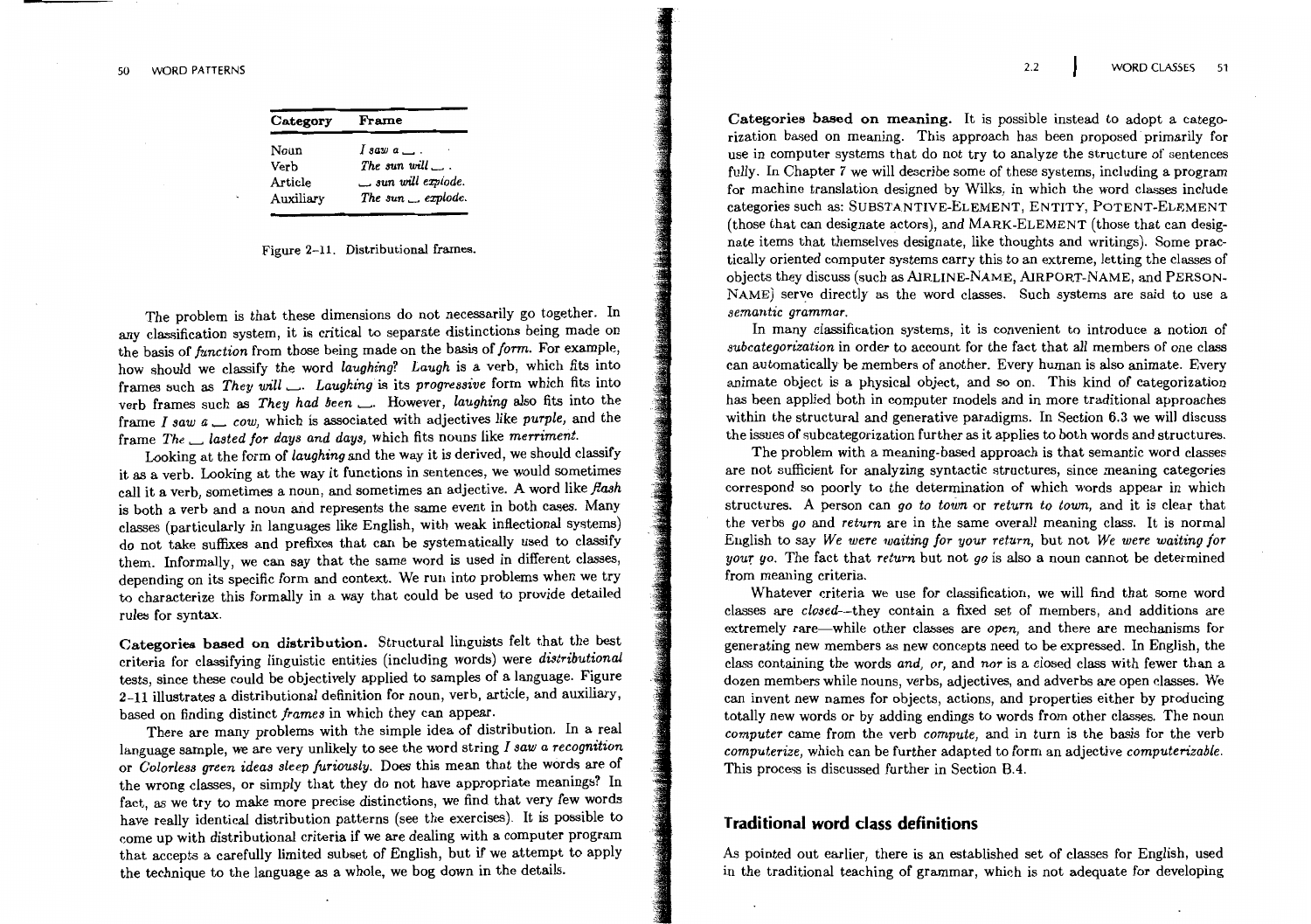comprehensive formal accounts of syntax. It nevertheless serves as a basic vocabulary that most linguists use as a starting point, and it is important to be familiar with these classes.

Most of the categories had their origins in studies of Latin grammar in the Middle Ages. In fact, for many years preceding the segment of linguistic history presented in Chapter 1, the study of language in Europe was dominated by analogies with Latin. It is now accepted as obvious by linguists that the categories applying to one language cannot be applied directly to a different language, even one that is related or is a derivative. However, there appear to be some fundamental similarities among the structures of all languages, for instance the presence of categories corresponding roughly to our notions of noun and verb.

There are a number of fascinating questions about the form of a universal grammar that would capture these similarities and shed light on the underlying mental structures on which words and categories are based. It must take into account the possibility emphasized by Whorf (in Language, Thought, and Reality) that although our language is shaped by our thinking, our thinking is also shaped by our language. He pointed out that the basic conceptual structure of a society may be based on the mechanisms offered by its language for describing objects and events. Unfortunately, such issues are far beyond the scope of what has been explored within the computational paradigm for language, and they will not be pursued in this book.

The following description of English categories makes use of phrases that might appear in a high school grammar book. These phrases are enclosed in quotes to indicate that they are to be taken as rough guides, not formal definitions. This brief summary is intended to provide terminology for the discussions of syntax in this chapter and in Chapter 3. These chapters do not deal with the complexities of full English but present some basic mechanisms using simplified grammars. Section B.4 of Appendix B presents a more systematic set of categories based on the formalisms described in the rest of the book.

Noun. A noun represents a 'person, place, thing, or concept.' Nouns can take endings to represent plural (bug  $\rightarrow$  bugs) and possessive (bug  $\rightarrow$  bug's). There is a subclass of nouns called proper nouns, which are names for people, places, etc. There is another subclass called pronouns, which 'substitute for a noun.' These include personal pronouns (she, he, they, it, we, I, you, ... ), demonstrative pronouns (this, that, these, those), possessive pronouns (my, your, her, his, hers, ... ), and relative pronouns (who, which, that, ... ), which connect subordinate clauses, as in The man who sold Gustav the goldfish.

Verb. A verb 'signals the performance of an action, the occurrence of an event, or the presence of a condition.' Verbs take the largest variety of endings of any English class, including present participle (-ing), past tense (-ed) and past participle (-en). Many verbs have irregular forms instead of the standard endings, for example, ring, rang, rung; break, broke, broken. There is a subclass

of auxiliary verbs (will, can, has, is....) which precede a main verb in a phrase like He must have been planning it all along. A subclass of the auxiliaries is the modals (can, may, must, should,...). There are a number of verbal forms that function as nouns and adjectives. These include the past participle (broken. finished,...) and the present participle (running, laughing). When a verb in present participle form is used as a noun (as in 'Laughing makes you live longer). it is called a gerund.

Adjective. Adjectives 'modify nouns or noun equivalents,' as in a contented *child* or the slow running. They can also appear as a complement following certain verbs, as in She seems sad.

Article (Determiner). There is a small closed class of words (the, a, some, an, this,...) which precede nouns in standard noun group structures. We will divide this class into a number of important subclasses later (as described in Appendix B).

**Preposition.** Prepositions 'relate a noun or noun equivalent to the rest of the sentence.' They are a fairly small closed class  $(in. \text{ on. until. by. at...}).$ 

Adverb. Adverbs 'modify other parts of a sentence or the sentence as a whole.' This is the leftover category—anything that doesn't have another class gets called an adverb. It includes words that modify adjectives (very, somewhat, ...), words that specify time (usually, now, ...), place (here, there, somewhere, ...), manner (quickly, easily,...), reasoning (thus, so,...), and a variety of other stray but useful things (only, not, even,...). They are almost always treated as a set of special cases, except for the adverbs generated from adjectives by adding -ly. which specify manner.

Conjunctive adverb. One of the adverb classes is used to connect major parts of sentences. Although some such adverbs (therefore,  $so,...$ ) may also introduce a clause that stands alone, there are others (*while, because, unless....*) that are limited to introducing an embedded clause. These are often called *subordinate* conjunctions.

Coordinate conjunction. Conjunctions, as their name implies, join things. They are one of the hardest things in the grammar to handle well, and their treatment is a major issue of syntax. They form a small closed class (and, or,  $but, \ldots$ ). The conjunctive adverbs can be thought of as a kind of conjunction as well as a kind of adverb.

Interjection. When all is said and done, there are a few stray things like oh, hey, ouch, (and many others unprintable) that are interjected into utterances as a way of conveying reactions. This class is rarely handled in computer systems, since people tend not to use them in written language, and current computer programs are not able to make use of the kinds of meanings they convey.